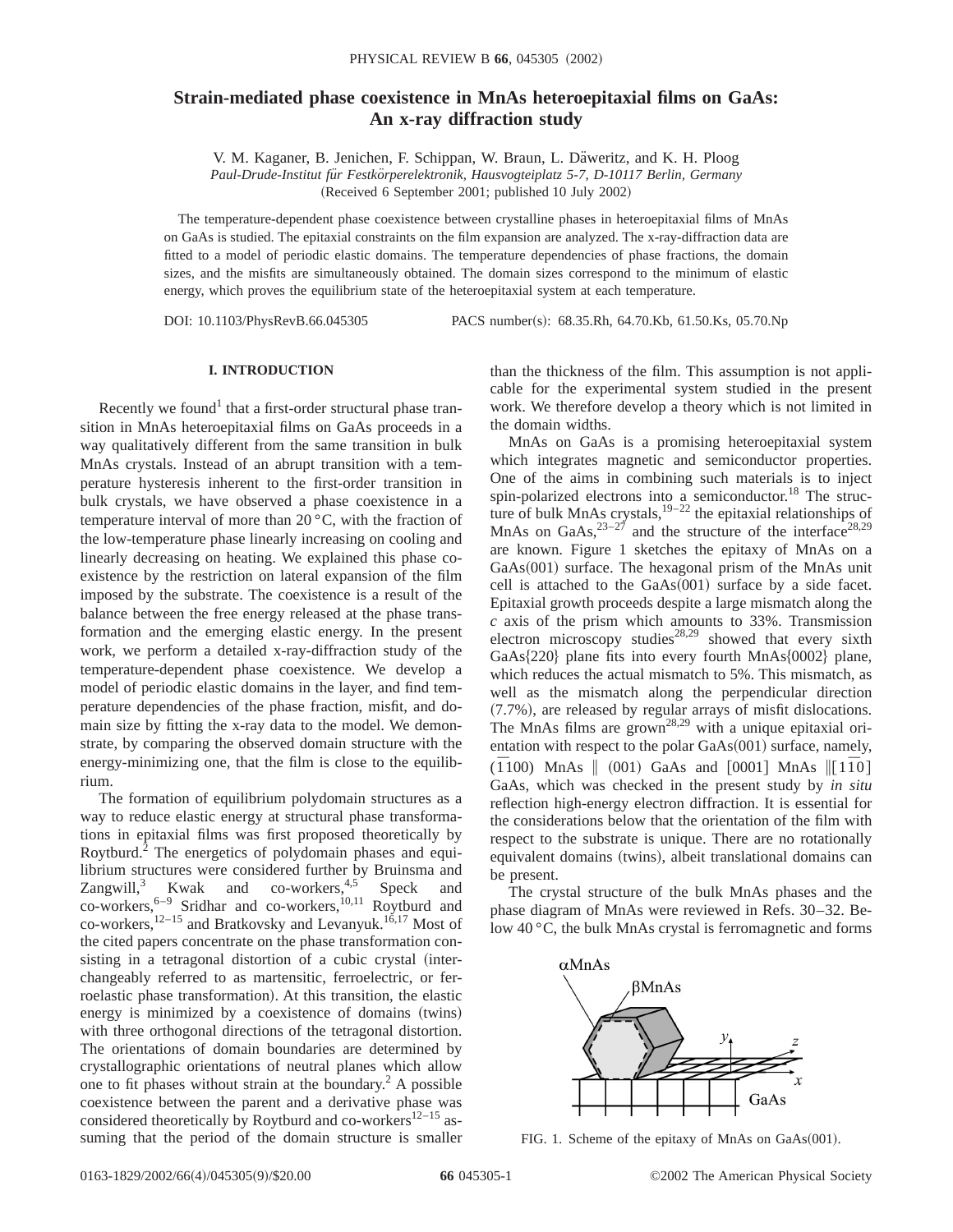the hexagonal  $\alpha$ MnAs phase. At approximately 40 °C, the bulk  $\alpha$ MnAs undergoes a first-order phase transition to the paramagnetic orthorhombic phase  $\beta$ MnAs. Its unit cell is shown in Fig. 1 by the dashed line: the hexagon anisotropically shrinks in both directions, while the height of the prism does not change. The orthorhombic distortion of the  $\beta$ MnAs unit cell is small<sup>20</sup> (<0.2%). The transition is accompanied by a large ( $\approx$  1.2%) lattice parameter discontinuity in the hexagonal plane and a large ( $\approx 15$  °C) temperature hysteresis. The discontinuous ferromagnetic transition (while magnetic phase transitions are commonly continuous at Curie temperature) is explained by strong magnetostriction effects.33 A further phase transition in bulk MnAs takes place at 125 °C. This transition is continuous and results in a paramagnetic  $\gamma$ MnAs phase, which is again hexagonal. The successive phase transformations in MnAs can be explained with the Landau theory involving two coupled order parameters responsible for the orthorhombic distortion and magnetization.<sup>34</sup> The magnetostriction suppresses distortion at the ferromagnetic transition.

#### **II. THEORY**

#### **A. Phase transition under mean-strain constraint**

An epitaxial film experiencing a structural phase transformation cannot freely change its size and shape, as is possible for a bulk single crystal, but is the subject of several constraints. One of them is an integral constraint imposed on the whole film: the film cannot change its lateral size and hence the mean lateral lattice spacing in the film is constant. This requirement gives rise to elastic strain in the film and results in the phase coexistence at the first-order phase transformation, $<sup>1</sup>$  but does not restrict the domain sizes of the</sup> coexisting phases. This is considered in the present subsection.

Further constraints are local and follow from the lattice continuity at the interfaces between the film and the substrate and between the domains. The latter requirement determines the orientation of the boundaries between domains of tetragonal phase at the martensitic (ferroelectric) transition as planes of zero misfit.<sup>2</sup> The present paper deals with the uniform dilatation in the hexagonal plane of the film, and strain at the domain boundaries is unavoidable. The calculation of the displacement field, the minimization of the elastic energy, and the calculation of the x-ray-diffraction pattern are presented in the subsequent subsections.

We adopt the notation to the  $\alpha$ MnAs- $\beta$ MnAs transition, which is studied experimentally in the present paper, and refer to the high-temperature phase as the  $\beta$  phase and the low-temperature phase as  $\alpha$  phase. We take the substrate unit cell as a reference. First consider the film in a single-phase state (either the  $\alpha$  or  $\beta$  phase) detached from the substrate, so that the film is free to expand. Then the relative differences between lattice spacings of the substrate and those of the corresponding phase in a *free* MnAs single crystal can be described by the tensors  $\hat{\eta}_{\alpha}$  and  $\hat{\eta}_{\beta}$ , commonly called internal strain tensors. The difference  $\hat{\eta} = \hat{\eta}_{\alpha} - \hat{\eta}_{\beta}$  consists of the phase transformation strain and the difference between thermal expansions of the two phases.

The latter contribution cannot be neglected for the  $\alpha$ MnAs- $\beta$ MnAs transition, since the  $\alpha$ MnAs phase experiences thermal contraction, while  $\beta$ MnAs thermally expands. The values of the corresponding thermal coefficients<sup>19–22</sup> are of the order of  $10^{-4}$ K $^{-1}$ , i.e., very large compared to the thermal expansion coefficient of the GaAs substrate which is<sup>35</sup>  $6 \times 10^{-6}$ K<sup>-1</sup>. The shear components of the misfit are absent in the problem under consideration, and hence all offdiagonal components of  $\hat{\eta}_{\alpha}$  and  $\hat{\eta}_{\beta}$  are zero. We take into account that the lattice parameters at the  $\alpha$ MnAs- $\beta$ MnAs transition are discontinuous only in the hexagonal plane, so that  $\eta_{zz} = 0$ . Orientation of the axes is shown in Fig. 1: the *y* axis is normal to the film, and *x* and *z* axes are in the film plane. We neglect the small orthorhombic distortion of the  $\beta$ MnAs phase compared to the change of the lattice parameter at the transition and take  $\eta_{\alpha xx} - \eta_{\beta xx} = \eta_{\alpha yy} - \eta_{\beta yy} \equiv \eta$ . These simplifications allow us to present the results in a compact form.

The free film can be coherently attached to the substrate if an external stress is applied to the film, to make the film and substrate lattices match along the interface. After the film is attached and the external stress is removed, the film becomes elastically strained. The coexistence of the  $\alpha$  and  $\beta$  phases is a way to minimize the elastic energy under the constraint of the constant lateral size of the film imposed by epitaxy. Let  $\hat{e}_{\alpha}$  and  $\hat{e}_{\beta}$  be the elastic strain tensors in the corresponding phases. Then the relative change of the lattice spacing of the film in the corresponding phase with respect to the substrate is given by the sum of the internal and the elastic strain  $\hat{\epsilon}_a$  $=\hat{\eta}_a + \hat{e}_a$  ( $a = \alpha$  or  $\beta$ ), which is called the total strain.

Let  $\xi$  be the fraction of the  $\alpha$  phase in the film. The lateral size of the epitaxial film is restricted by the substrate, and hence the lateral components of the mean total strain in the film are equal to zero:

$$
\xi \varepsilon_{\alpha xx} + (1 - \xi) \varepsilon_{\beta xx} = 0,
$$
  

$$
\xi \varepsilon_{\alpha zz} + (1 - \xi) \varepsilon_{\beta zz} = 0.
$$
 (1)

In this subsection, we do not take into consideration the interfaces between the substrate and the film and between the domains of the film. Then the free-energy density of the film consists of the free-energy densities of the phases in the unstrained state,  $f_{\alpha}$  and  $f_{\beta}$ , and the elastic energy densities  $E_{\alpha}$ and  $E_B$ :

$$
f = \xi (f_{\alpha} + E_{\alpha}) + (1 - \xi)(f_{\beta} + E_{\beta}).
$$
 (2)

The elastic energy densities of the phases can be expressed through the elastic strains  $\hat{e}_{\alpha}$  and  $\hat{e}_{\beta}$ . The absence of the stress normal to the film  $\sigma_{yy}=0$  relates the strain components:  $e_{ayy} = -\left[\frac{\nu}{(1-\nu)}\right](e_{axx} + e_{azz})$ , where  $a = \alpha$  or  $\beta$ and  $\nu$  is the Poisson ratio. The film is assumed to be elastically isotropic. Then the elastic energy density of each phase is

$$
E_a = Y(e_{axx}^2 + 2\nu e_{axx}e_{azz} + e_{azz}^2),
$$
 (3)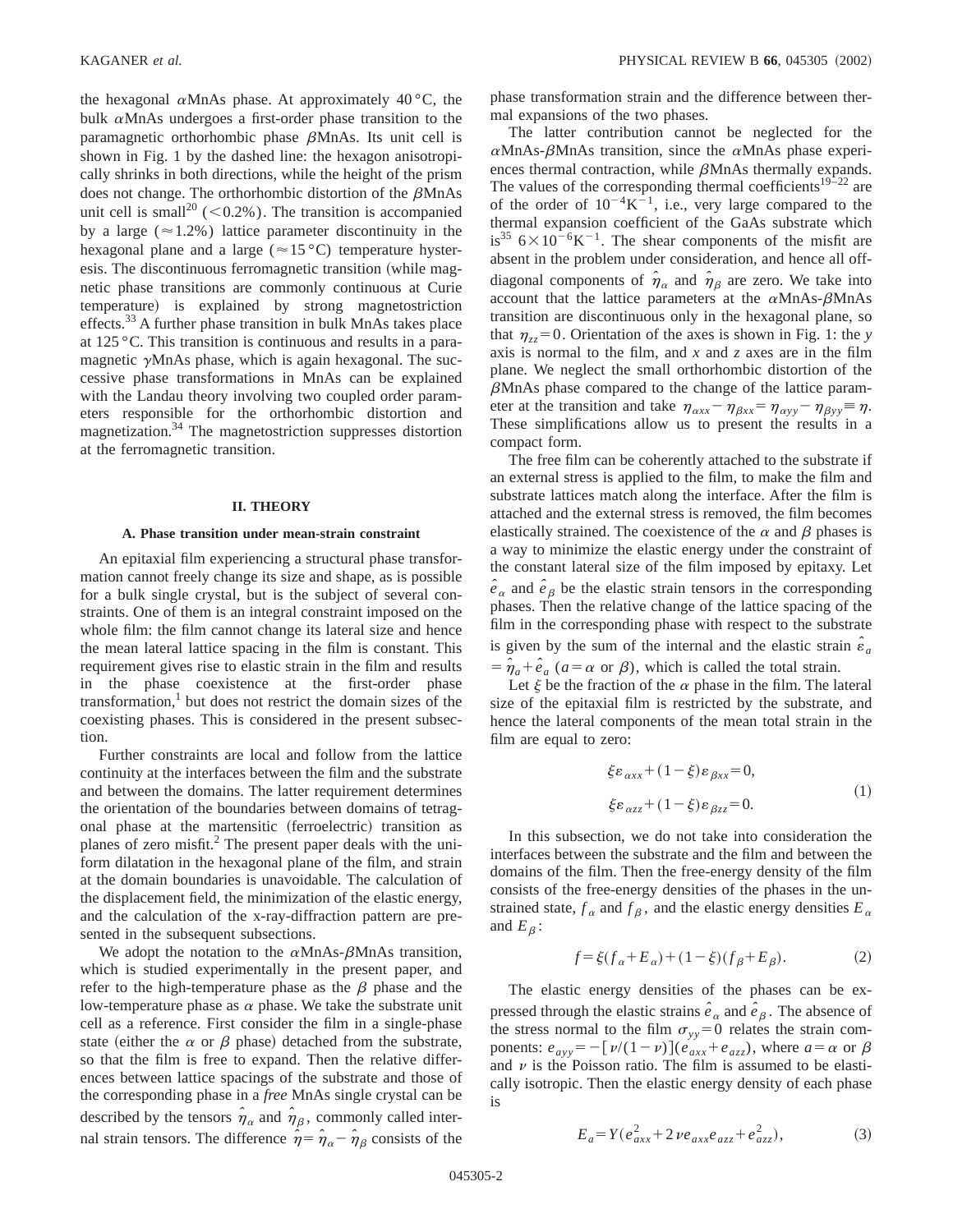

FIG. 2. Scheme of a periodic domain structure with alternating domains of two phases. The period of the domain structure is  $2\lambda$ .

where  $Y = Y_0/2(1-\nu^2)$ , and  $Y_0$  is the Young modulus.

We substitute the elastic strains  $\hat{e}_a = \hat{e}_a - \hat{\eta}_a$  ( $a = \alpha, \beta$ ) into Eqs.  $(3)$  and, using Eqs.  $(1)$ , find the minimum of the free energy density  $[Eq. (2)]$  with respect to the total strains at a given fraction  $\xi$  of the  $\alpha$  phase. The result is

$$
f = f_{\beta} + \xi \Delta f + Y \xi^2 \eta^2, \tag{4}
$$

where

$$
\Delta f = f_{\alpha} - f_{\beta} + 2Y \eta (\eta_{\beta xx} + \nu \eta_{\beta zz}). \tag{5}
$$

The bulk phase transition temperature  $T_c$  is determined by the condition  $f_{\alpha} = f_{\beta}$ . The difference between the freeenergy densities in the two phases  $f_{\alpha} - f_{\beta}$  is a linear function of the temperature close to the transition,  $f_{\alpha} - f_{\beta} = Q(T)$  $(T - T_c)/T_c$ , where *Q* is the latent heat. The last term of Eq. (5) shifts the transition temperature in the film with respect to the bulk transition temperature. We denote the transition temperature in the film by  $T_c^*$ .

The minimum of the free energy density  $[Eq. (4)]$  is achieved by the phase coexistence with a fraction of the  $\alpha$ phase:

$$
\xi = -\frac{\Delta f}{2Y\eta^2} = \frac{Q}{2Y\eta^2} \frac{T_c^* - T}{T_c^*}.
$$
 (6)

The temperature range of the phase coexistence is limited by the condition  $0<\xi<1$ . Therefore, the low-temperature  $\alpha$ phase appears at the temperature  $T_c^*$  and its fraction almost linearly increases when the temperature is decreased below  $T_c^*$ . Some nonlinearity is introduced by the temperature dependence of  $\eta$  which arises from the thermal expansion of the phases.<sup>1</sup> We can estimate the temperature interval of the phase coexistence  $\Delta T = 2Y \eta^2 T_c^*/Q$  using the values of latent heat<sup>36</sup>  $Q=1.8$  cal/g, Young modulus<sup>37</sup>  $Y_0=3.2$  $\times 10^{11}$  dyn/cm<sup>2</sup>, the internal strain  $\eta=0.01$ , and the transition temperature  $T_c^* = 320$  K as  $\Delta T \approx 20$  K, which is in a good agreement with the experimental results presented below.

The mean-strain constraint  $[Eq. (1)]$  gives rise to the finite temperature interval of the phase coexistence, but does not restrict the domain sizes of the coexisting phases. We now turn to this more elaborate problem, which requires a complete treatment of the compatibility between the domains and between the film and the substrate.

#### **B. Elastic domains**

We consider an epitaxial film with a periodic array of elastic domains of two alternating phases, Fig. 2. The thick-



FIG. 3. The normal displacements in the film calculated by Eqs.  $(7)$  and  $(8)$  for different periods of domain structure  $2\lambda$ . The phase fraction is  $\xi=0.3$  for all plots. The misfit between phases  $\eta=0.01$ , the displacement  $u<sub>y</sub>$  is magnified by a factor of 10.

ness *t* of the film is taken as the length unit. The period of the domain structure is  $2\lambda$  (in units of *t*) and the domain boundaries are normal to the film. The elastic problem for this domain geometry with arbitrary internal strain tensors was solved by Sridhar, Rickman, and Srolovitz.<sup>10,11</sup> In brief, the solution consists of a Fourier expansion of the periodic internal strain and solution of the elastic equilibrium problem for each Fourier component. The elastic equilibrium equation  $\partial \sigma_{ii} / \partial x_i = 0$  is solved in the film where the stress  $\hat{\sigma}$  is caused by the elastic strain  $\hat{\epsilon} - \hat{\eta}$  and in the substrate where the internal strain  $\hat{\eta}$  is zero. The boundary conditions are given at the free surface (tractions are absent), at the filmsubstrate interface (displacements and tractions are continuous), and in the substrate far away from the interface (stress vanishes). We repeat the calculations since we need the displacement field in the film  $u_y(x, y)$  while only the elastic energy is given in the cited papers. We calculate the elastic energy for the diagonal components of the internal strain tensors and found only one minor error in the final formulas of Ref. 10: in the coefficient  $\alpha_7$  in Eq. (B1) of Ref. 10 read  $2\delta_{11}\delta_{22}$  instead of  $2\nu \delta_{11}\delta_{22}$ . The final expression for the normal displacement  $u<sub>y</sub>$  reads

$$
u_y = \frac{\eta}{1 - \nu} \left[ (1 - \xi)y + \sum_{n=1}^{\infty} c_n \frac{(-1)^n}{\pi n} \sin(\pi n \xi) \cos \frac{\pi n x}{\lambda} \right],
$$
\n(7)

where

$$
c_n = a_n \exp\left[-(1-y)\frac{\pi n}{\lambda}\right] - \frac{\lambda}{\pi n} \exp\left(-y\frac{\pi n}{\lambda}\right),
$$
  

$$
a_n = 2 + 4(1-\nu)\frac{\lambda}{\pi n} - \left((3-4\nu)\frac{\lambda}{\pi n} + 2\right)e^{-\pi n/\lambda}
$$
  

$$
+ 2y(e^{-\pi n/\lambda} - 1).
$$
 (8)

Figure 3 shows the normal displacements  $u_y(x, y)$  which are calculated by Eqs.  $(7)$  and  $(8)$  for different periods of the domain structure  $2\lambda$ . When the domains are narrow ( $\lambda$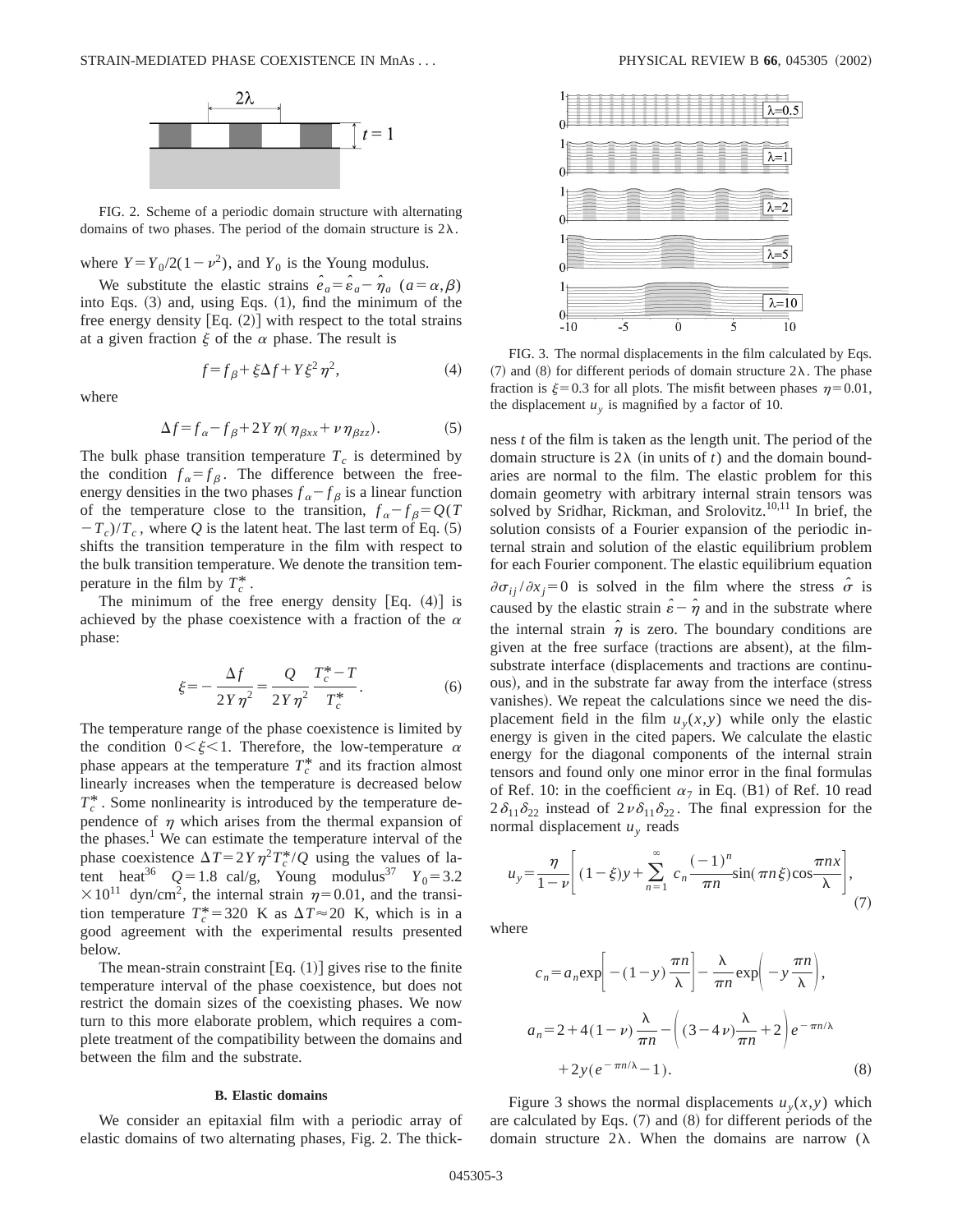

FIG. 4. (a) Period of the domain structure minimizing the elastic energy  $2\lambda_{\text{min}}$  (full line) and the width of a smaller domain [equal to  $2\xi\lambda_{\min}$  for  $\xi < 1/2$  and  $2(1-\xi)\lambda_{\min}$  for  $\xi > 1/2$ , broken lines]. (b) Elastic energy for the energy-minimizing period,  $E_d(\lambda_{\min}, \xi)$  (full line) and its approximation by a parabola (broken line).

 $\leq$ 1), the coherence at the interfaces between the domains results in a common lattice spacing for the two phases in the film's interior. In contrast, when the domains are wide  $(\lambda)$  $\geq 1$ ), the spacings differ from each other and are close to the free spacings in the corresponding phases. We show in Sec. II C that this dependence of the spacing on the domain period makes the x-ray-diffraction pattern sensitive to the domain widths.

The expression for the elastic energy<sup>10,11</sup> is significantly simplified for the case under consideration ( $\eta_{xx} = \eta_{yy}$  $\equiv \eta, \eta_{zz} = 0$ ). We find that the free energy density [Eq. (4)] is supplemented with an additional term which depends on the period of the domain structure:

$$
E_d = 2Y\eta^2 \sum_{n=1}^{\infty} \left[ 1 - \frac{2\lambda}{\pi n} (1 - e^{-\pi n/\lambda})^2 \right] \frac{\sin^2(\pi n \xi)}{(\pi n)^2}.
$$
 (9)

The energy  $E_d(\lambda,\xi)$  for a fixed phase fraction  $\xi$  has a minimum at some finite value of the period  $2\lambda_{\min}(\xi)$ . This period is shown in Fig.  $4(a)$  as function of the phase fraction. It diverges at  $\xi=0$  and 1 and reaches the minimum of 5.65 at  $\xi = 1/2$ . The width of the smaller domain, equal to  $2\xi\lambda_{\min}$  for  $\xi$ <1/2 and 2(1- $\xi$ ) $\lambda$ <sub>min</sub> for  $\xi$ >1/2, remains finite and varies from 1.4 at  $\xi=0$  and 1 to 2.8 for  $\xi=1/2$ .

The energy-minimizing domain period  $2\lambda_{\min}$  is a result of a competition between the coherence requirements at the film—substrate interface and at the interfaces between the domains in the film. The coherence at the film-substrate interface favors narrow domains, since they localize strains near the interface in a layer with a thickness comparable to the domain width.<sup>12–15</sup> On the other hand, for narrow domains the coherence at the interfaces between domains requires equal spacings in the direction normal to the film, while for wide domains the elastic strains in that direction  $(i.e., e_{yy})$  relax independently in the two phases. The optimum is realized with domain widths comparable with the film thickness.

Figure  $4(b)$  shows the elastic energy density for the energy-minimizing period,  $E_d(\lambda_{\min}, \xi)$ . The broken line is an approximation of this energy by a parabola

$$
E_d(\lambda_{\min}, \xi) \approx 0.28Y \eta^2 \xi (1 - \xi). \tag{10}
$$

Adding this energy to Eq.  $(4)$ , we find that the domain energy increases the temperature range of phase coexistence by a factor  $(1-0.28)^{-1} \approx 1.4$  and also causes an additional shift of the transition temperature with respect to the bulk transition.

#### **C. X-ray scattering from elastic domains**

The x-ray diffraction from the film can be calculated by using the kinematic scattering formula

$$
\mathcal{I}(q_x, q_y) = \left| \int \exp[i\mathbf{Q}\cdot\mathbf{u}(x, y) + i(q_x x + q_y y)] dx dy \right|^2,
$$
\n(11)

where  $q_x$  and  $q_y$  are the deviations of the scattering vector from the reciprocal-lattice vector **Q** and the integration is performed over the film thickness and one period of its lateral structure. We consider only the symmetric Bragg reflections (vector  $Q$  is parallel to the *y* axis), and the vertical displacement  $u_y(x, y)$  given by Eqs. (7) and (8) is sufficient for the calculations. The sharp surfaces of the film give rise to thickness intensity oscillations while the domain periodicity leads to satellite peaks. These features are not seen in the experiments presented below because of film thickness variations, misorientation of different parts of the film (mosaicity), nonideal periodicity of the domains, and the finite angular resolution of the experiment. Therefore, we do not attempt to calculate the satellite peaks and average the thickness intensity oscillations by taking into account the film mosaicity and the angular resolution of the detector.

Let  $\phi$  be the angular deviation of the diffracted beam from the reference geometry and  $\psi$  the deviation of the film normal from the reference orientation. The corresponding deviation of the wave vectors are  $\delta q_x = k(\psi + \phi \sin \theta)$  and  $\delta q_y = k \phi \cos \theta$ , where *k* is the wave vector and  $\theta$  is the Bragg angle. We consider the  $\omega - 2\theta$  scan in the experiment and take  $q_x=0$  in the reference geometry. Then the average of the intensity  $(11)$  with the detector resolution function  $R_d(\phi)$  and the film mosaicity distribution  $R_m(\psi)$  is

$$
I(q_y) = \int \mathcal{I}(q'_x, q'_y) R_d \left(\frac{q'_y - q_y}{k \cos \theta}\right)
$$

$$
\times R_m \left(\frac{q'_x - (q'_y - q_y) \tan \theta}{k}\right) dq'_x dq'_y. \qquad (12)
$$

Figure 5 presents the x-ray-diffraction peaks calculated by using Eqs.  $(7)$ ,  $(8)$ ,  $(11)$ , and  $(12)$  for the same domains as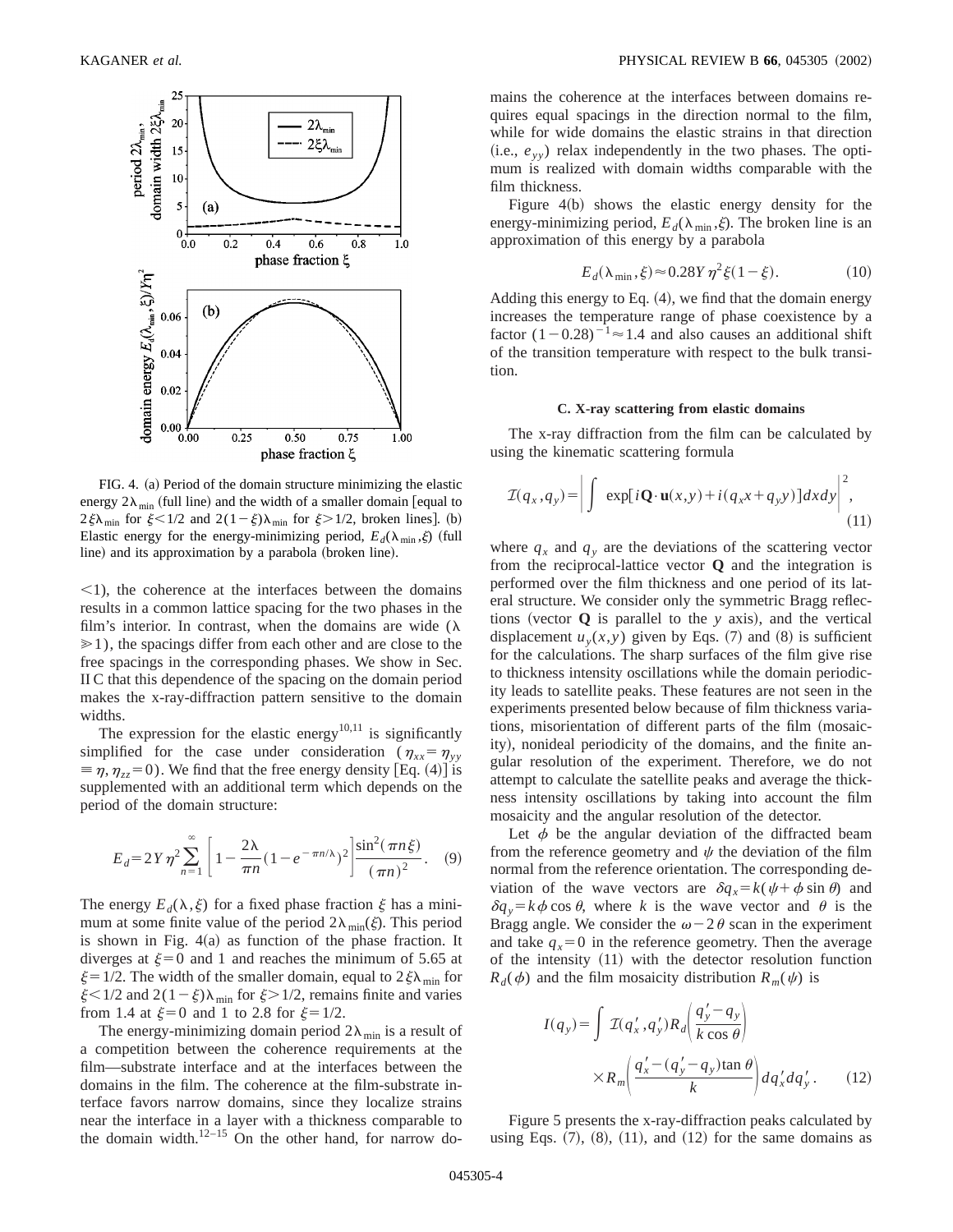

FIG. 5. Calculated x-ray-diffraction peaks for different periods of the domain structure.  $(\overline{1}100)$  reflection from MnAs, the phase fraction  $\xi=0.3$ , film thickness  $t=180$  nm, phase transformation strain  $\eta=0.01$ , angular resolution of detector  $\Delta \phi=0.1^{\circ}$  and film misorientation  $\Delta \psi = 0.1^{\circ}$ .

shown in Fig. 3. The diffraction pattern qualitatively changes as  $\lambda$  is changed. Only one diffraction peak is seen for  $\lambda$  $<$ 1, since the coherence between the domains whose width is essentially smaller than the film thickness results in a common lattice spacing for both phases. The separation between the peaks gradually increases for  $\lambda \geq 1$  and reaches (for  $\lambda$ )  $\geq 1$ ) a limiting value given by the mean-strain constraint. We conclude that the diffraction pattern is sensitive to the domain period.

# **III. EXPERIMENT**

The MnAs layers were  $\text{grow}^{28}$  by solid source molecular-beam epitaxy on 100-nm-thick GaAs buffer layers at 250 °C with a growth rate of 19  $\text{nm}\,\text{h}^{-1}$ . The GaAs substrate wafers were soldered with indium onto the Mo substrate holder. The x-ray measurements on samples 1, 2, and 3 (the thicknesses of the MnAs film were  $60$ , 120, and 180 nm, respectively) were performed on the as-grown samples. For samples 4 and 5 (the thicknesses of the MnAs films were 100 and 180 nm), the soldering In layer was removed by thinning the sample from the back side to thicknesses of 330 and 267  $\mu$ m, respectively.

The x-ray-diffractometric measurements were performed in a high-resolution x-ray diffractometer with temperature controlled sample stages described below using a symmetrically cut four-reflection Du Mond–Bartels type Ge 220 monochromator placed at a distance of 30 cm from the sample and  $\text{Cu}K_{\alpha1}$  radiation. The angular acceptance of the detector was 0.1°.

The working temperature at the diffractometer was 30 °C. The measurements above that temperature were performed by using a resistive heating. It was sufficient for the whole



FIG. 6. Diffraction curve  $(\omega - 2\theta \text{ scan})$  near the GaAs (002) reflection measured at a temperature of  $30^{\circ}$ C on sample 5 (Cu  $K\alpha_1$  radiation). The  $\alpha$ MnAs( $\overline{1}$ 100) and the  $\beta$ MnAs (020) reflections are clearly distinguished.

set of measurements on samples 1 and 2. Sample 3 was also studied under cooling with a separate circulating-fluid device. Samples 4 and 5 were studied with the aid of a combined device with resistive heating and cooling by liquid nitrogen. The estimated systematic uncertainty in temperature determination was at most 2 °C. The curvatures of samples 4 and 5, caused by the misfit between the MnAs film and the GaAs substrate, were measured in a double crystal topographic camera equipped with a plane Si 440 collimator crystal<sup>38</sup> by observing the displacement of the diffraction spot  $(GaAs 135 or 115)$  over the sample surface with the change of the incidence angle.

#### **IV. RESULTS**

Figure 6 presents the  $\omega - 2\theta$  diffractometric curve recorded on sample 5 at 30 °C. Besides the strong substrate peak (GaAs 002) two closely spaced peaks of the MnAs film are visible. These peaks are the  $\overline{1}100$  peak of  $\alpha$ MnAs and 020 peak of  $\beta$ MnAs. We use the hexagonal notation of the reflections for  $\alpha$ MnAs and the orthorhombic notation for  $\beta$ MnAs. If the small orthorhombic distortion is neglected, the 020 peak of  $\beta$ MnAs can also be referred to as the  $\overline{1}100$ peak. The latter notation is used in Fig. 5, where the peaks of two phases are calculated.

A weak peak on the right from the substrate peak is the MnAs  $\overline{1}101$  peak originating from a small fraction of the film grown in  $\overline{1}101$  direction.<sup>25,27</sup> From the relative intensities of the peaks and the ratio of their structure factors  $(|f_{1101}/f_{1100}|^2 \approx 10.3)$  we conclude that the fraction of the *¯* 1101-grown film is about 0.3% and can be ignored in the analysis below.

The MnAs peaks are shown in Fig. 7 in more detail and on a linear scale. A sequence of the  $\omega - 2\theta$  diffractometric curves of sample 5 under stepwise cooling from 55 to  $7 \degree C$ , and subsequent heating is shown. The temperature was kept constant while recording each curve. The sample rotation angle  $\omega$  was measured with respect to the position of the GaAs 002 substrate peak; cf. Fig. 6. Only one peak of the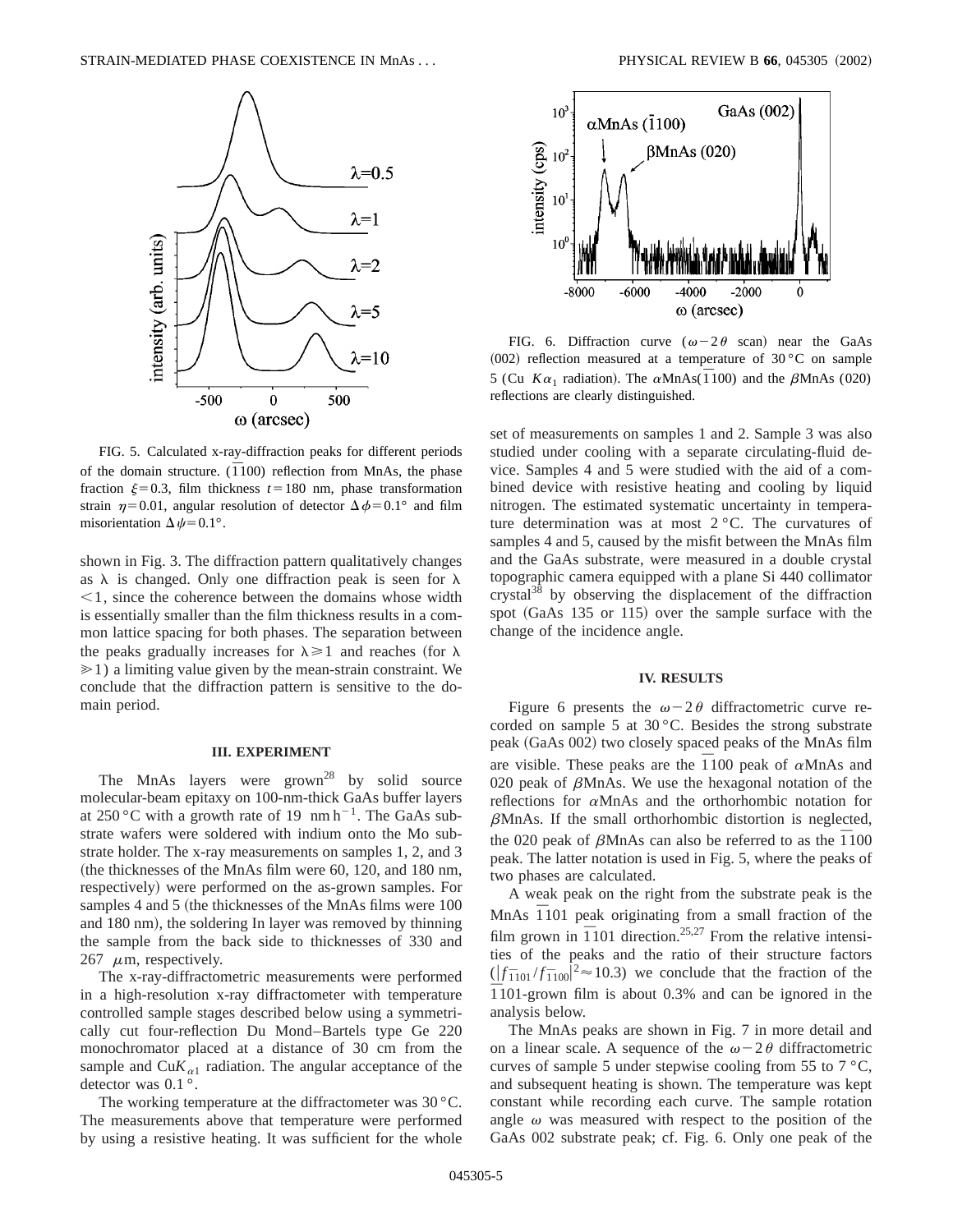

FIG. 7. Diffraction curves ( $\omega$  – 2 $\theta$  scans) of sample 5 obtained on cooling and heating the sample. The arrows in the right-hand part indicate the sequence of the measurements. The lines are the best fits to the model of periodic elastic domains.

 $\beta$ MnAs phase is seen at high temperatures, and only the peak of the  $\alpha$ MnAs phase is present at low temperatures. At intermediate temperatures both peaks are observed, which points to a phase coexistence in a temperature range of more than 20 °C.<sup>1</sup> The fraction of the  $\alpha$ MnAs phase continuously decreases upon cooling and continuously increases upon heating. The diffractometric curves are reproduced on thermal cycling without any change, which points to the equilibrium nature of the observed phase coexistence.

The lines in Fig. 7 are the best fits of the curves to the intensity calculated by Eqs.  $(7)$ ,  $(8)$ ,  $(11)$ , and  $(12)$ . The parameters of fit are the phase fraction  $\xi$ , the domain period 2 $\lambda$ , the misfit between the phases of the film  $\eta = \eta_{\alpha xx}$  $-\eta_{\beta xx}$ , the difference of lattice spacings (normal to the film) between the  $\alpha$ MnAs phase of the film and the substrate



FIG. 8. The misfit between  $\alpha$ MnAs and  $\beta$ MnAs phases as a function of temperature.



FIG. 9. Fractions of  $\alpha$ MnAs phase obtained on heating (up triangles) and cooling (down triangles) of the samples. The thickness *t* of the MnAs films is indicated.

 $\epsilon_y = (\eta_{\alpha xx} + \nu \eta_{\alpha zz})/(1-\nu)$ , the peak intensity which is a scaling factor, and the intensity background. All these parameters depend on the temperature. Fortunately, different fit parameters are sensitive to different features of the diffraction curve, which allows one to obtain them from one fit. The relative integral intensities of the two peaks are given by the phase fraction  $\xi$ . The distance between the peaks depends on the misfit between phases of the film  $\eta$  and the domain period  $2\lambda$ . The depth of the minimum between the peaks is sensitive to  $\lambda$ . The misfit to the substrate  $\epsilon$ <sub>y</sub> is given by the peak positions with respect to the substrate peak.

Figure 8 shows the temperature dependence of the misfit between the MnAs phases  $\eta$  obtained from the fits of the diffraction curves of all five samples on cooling and heating. The experimental points follow a linear temperature dependence  $\eta=0.023-3.84\times10^{-4}T$  °C. The temperature gra-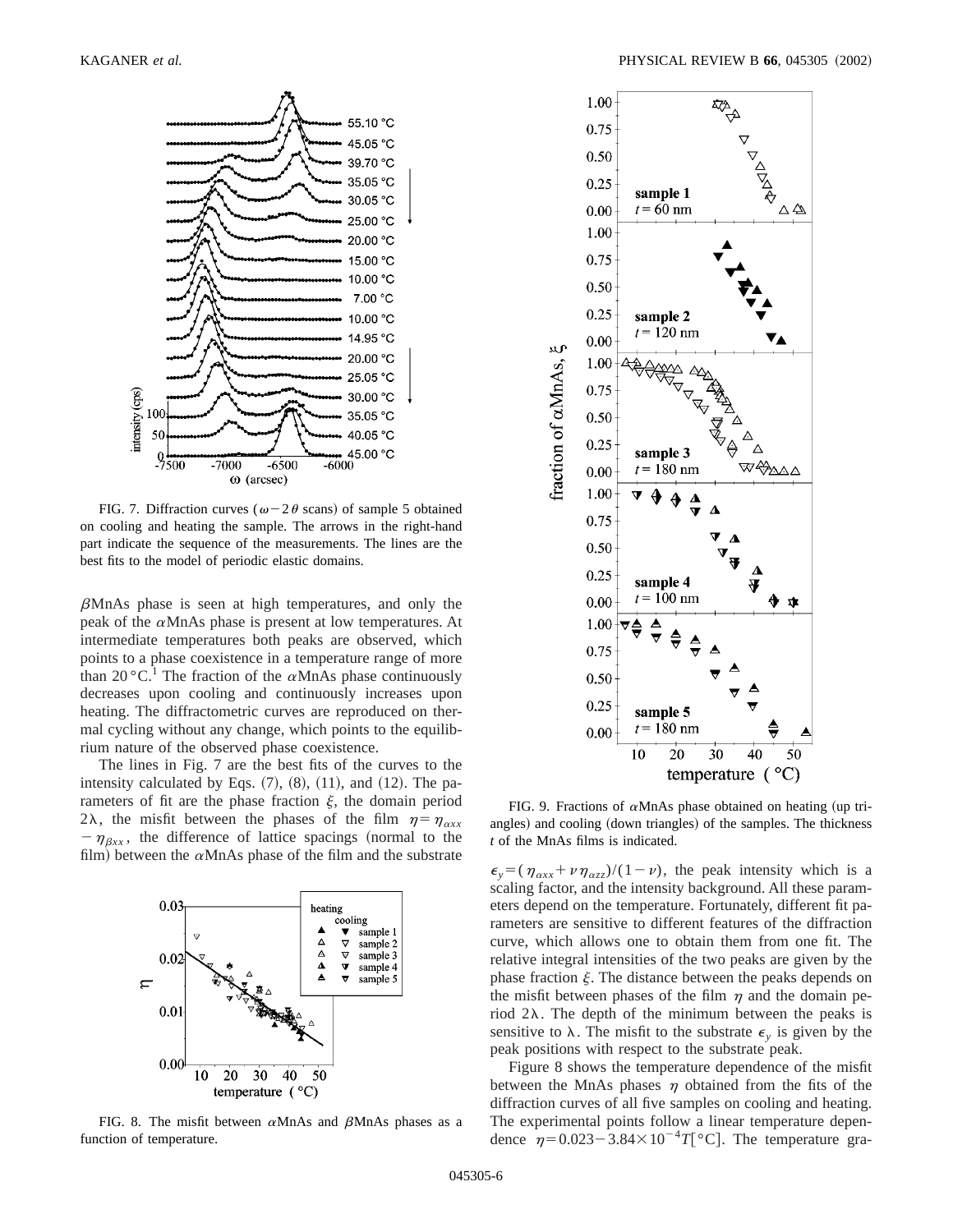

FIG. 10. Period of the domain structure  $2\lambda$  obtained by the fit of the x-ray data to the model of periodic domains. Up and down triangles denote the measurements on heating and cooling the samples, respectively. Samples 1–5 are denoted by the same symbols as in Figs. 8 and 9. The solid line is the result of energy minimization presented in Fig.  $4(a)$ .

dient of  $\eta$  is in a good agreement with the difference between thermal contraction of the  $\alpha$ MnAs phase and thermal expansion of the  $\beta$ MnAs phase.<sup>19,21,22</sup> Further fits were performed taking this linear dependence of  $\eta$  and excluding  $\eta$ from the list of fit parameters. These did not change the results essentially but somewhat reduced scattering of the points.

Figure 9 presents the temperature dependencies of the fraction  $\xi$  of the  $\alpha$ MnAs phase. This parameter is rather insensitive to the fit model. It can be found simply from the ratio of the integrated intensities of the peaks.<sup>1</sup> The fraction of the  $\alpha$ MnAs phase increases on cooling almost linearly in all samples in the temperature intervals of 15 to 25 °C. The phase coexistence is explained by the theory presented above. The phase coexistence is accompanied by a temperature hysteresis in all samples with the exception of sample 1. The maximum hysteresis of  $7^{\circ}$ C is found in sample 3. It is worth to note that the hysteresis in Fig. 9 cannot be explained in the same way as usual temperature hysteresis at a first order phase transition caused by the absence of nucleation sites of the new phase. $33$  In the system under consideration, both phases are present at any temperature in the phase coexistence range in comparable, albeit different, amounts. The change of the phase fraction proceeds without nucleation by a barrierless motion of the domain walls.

Figure 10 presents the domain period  $2\lambda$  obtained from the fit of the diffraction peaks. The period plotted versus the phase fraction  $\xi$  does not show a hysteresis which would be present on a  $\lambda(T)$  plot. The data from all samples fall on a common curve and well agree with the domain period found from the elastic energy minimum in Sec. II B. The agreement between the domain periods found from the x-ray-diffraction data and by elastic energy minimization proves the equilibrium nature of the phase coexistence.

Figure 11 shows the temperature dependence of the difference of lattice spacings between the  $\alpha$ MnAs phase of the film and the substrate in the direction of the normal to the film,  $\epsilon_y = (\eta_{\alpha xx} + \nu \eta_{\alpha zz})/(1-\nu)$ . The data from all five



FIG. 11. Relative difference  $\epsilon$ <sub>v</sub> between the (1<sup> $\bar{1}$ 00)  $\alpha$ MnAs and</sup>  $(002)$  GaAs lattice spacings perpendicular to the surface in samples 1–5. Note that the scale is chosen the same as in Fig. 8.

samples fall on a common curve. The temperature gradient of  $\epsilon$ <sub>y</sub> is much smaller than that of the misfit between the phases  $\eta$  shown in Fig. 8 (note that the abscissas in Figs. 8) and 11 give the same intervals of values). Such a temperature dependence results from the compensation of the thermal expansion along the *c* axis ( $\eta_{\alpha z}$  8 = 0, where the prime denotes the temperature derivative) by the thermal contraction in the hexagonal plane ( $\eta'_{\alpha xx}$ <0) and indicates that  $\eta'_{\alpha xx}$  $-\nu \eta_{\alpha z}^{\prime}$ . This conclusion is in an agreement with measurements of the temperature dependencies of the MnAs lattice parameters in bulk crystals,  $2^{1,22}$  which give the ratio  $\eta'_{\alpha xx} / \eta'_{\alpha zz}$  in the range  $-1/3$  to  $-1/2$ .

The lateral misfit between the film and the substrate can be calculated from the sample curvature measurements. Table I presents the results of the curvature measurements of samples 4 and 5 at  $30^{\circ}$ C. The curvature radii are maximum along the direction GaAs  $1\overline{1}0$  (the *c* axis of the MnAs film) and minimum in the perpendicular direction (the hexagonal plane of the film). The curvature radii for intermediate directions follow the Euler theorem,  $1/R = \sin^2 \gamma /R_a + \cos^2 \gamma /R_c$ , where  $R_a$  and  $R_c$  are the curvature radii in the hexagonal plane and in the  $c$  direction of MnAs, respectively, and  $\gamma$  is

TABLE I. Radius of curvature  $R$  and lateral misfit  $\epsilon$  of the MnAs films at 30 °C in different directions.

| Sample | Reflection       | Angle to<br>$c$ axis<br>(degrees) | Curvature<br>radius $R$<br>(m) | Misfit $\epsilon$<br>(% ) |
|--------|------------------|-----------------------------------|--------------------------------|---------------------------|
|        | $1\overline{1}5$ | $\overline{0}$                    | 6.78                           | 2.7                       |
| 4      | 315              | 26                                | 7.77                           | 2.3                       |
|        | $3\overline{1}5$ | 74                                | 19.4                           | 0.94                      |
|        | 115              | 90                                | 32.82                          | 0.55                      |
|        | $1\bar{1}5$      | $\theta$                          | 3.88                           | 1.7                       |
| 5      | 315              | 26                                | 2.9                            | 2.3                       |
|        | $3\overline{1}5$ | 74                                | 3.62                           | 1.8                       |
|        | 115              | 90                                | 38.8                           | 0.17                      |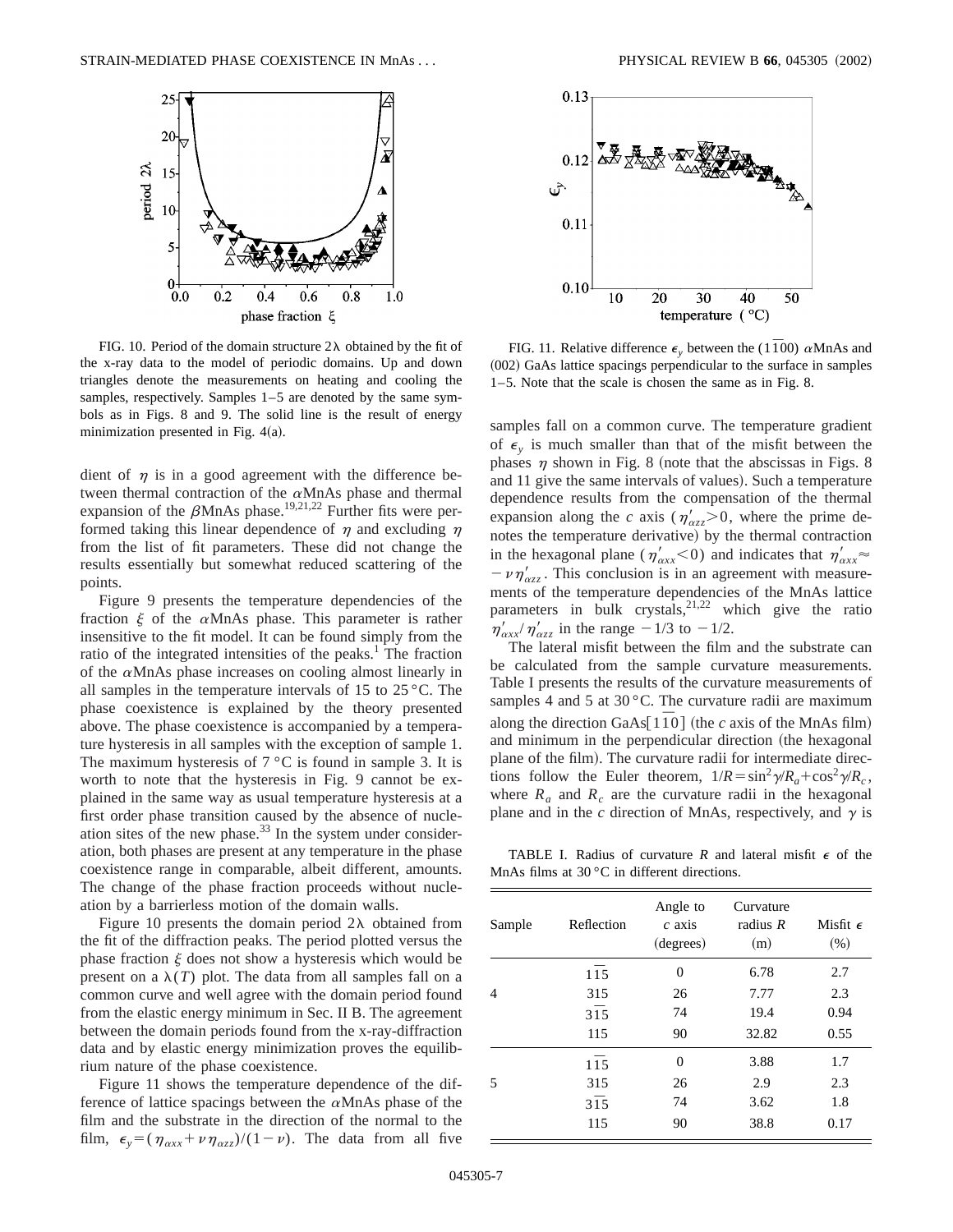the angle between the given direction in the surface plane and the *c* axis. The measured curvature radii allow one to calculate the lateral misfit  $\epsilon$  of the film with respect to the substrate in the corresponding directions by using Stoney's equation<sup>39,40</sup>

$$
\frac{1}{R} = \frac{6t_f}{t_s^2} \epsilon,\tag{13}
$$

where  $t_f$  and  $t_s$  are the film and substrate thicknesses  $(t_f)$  $\ll t_s$ ). We have  $t_f$ =100 nm and  $t_s$ =330  $\mu$ m for sample 4, and  $t_f$ =180 nm and  $t_s$ =267  $\mu$ m for sample 5. The values of the misfit in the hexagonal plane and in the *c* direction  $(i.e.,$  in the two perpendicular directions parallel to the surface) are to be compared with the variations of the corresponding lattice parameters of MnAs in the temperature interval from  $250 °C$  (the growth temperature) to room temperature, which are  $0.6\%$  and  $1.5\%$ , respectively.<sup>19</sup> We conclude that, at the growth temperature, the misfit is mostly relieved by networks of misfit dislocations. The thermal contraction of the GaAs substrate can be neglected, and the change of the lattice parameters of the MnAs film on cooling from the growth temperature is the dominant source of strain and sample bending at room temperature.

## **V. CONCLUSIONS**

We studied the first-order structural phase transformation in heteroepitaxial films of MnAs on GaAs. The substrate does not allow the lateral expansion of the film, which results in the phase coexistence governed by a balance between the free energy released at the phase transformation and the emerging elastic energy. The local constraints on the coherence between the film and the substrate and between the two phases of the film define the domain sizes of the coexisting phases. We fitted the x-ray-diffraction data to the model of periodic elastic domains and simultaneously obtained the phase fractions, the domain sizes, and the misfits. We found that the fraction of the low-temperature  $\alpha$ MnAs phase linearly increases on cooling and linearly decreases on heating. The phase coexistence occurs in a temperature interval of  $15-25$  °C and is accompanied by a temperature hysteresis of  $0 - 7$  °C which probably points to imperfections of the samples. We found that the domain sizes correspond to the minimum of elastic energy, which proves that the heteroepitaxial system is at equilibrium at each temperature.

*Note added in proof.* The results of the present paper have been confirmed recently by direct observation of temperature-dependent periodic surface corrugations due to elastic domains of coexisting phases: see T. Plake, M. Ramsteiner, V. M. Kaganer, B. Jenichen, M. Kästner, L. Däweritz, and K. H. Ploog, Appl. Phys. Lett. **80**, 2523 (2002).

### **ACKNOWLEDGMENTS**

V.M.K. thanks M. Fradkin and A. Roytburd for helpful discussions.

- <sup>1</sup> V.M. Kaganer, B. Jenichen, F. Schippan, W. Braun, L. Däweritz, and K.H. Ploog, Phys. Rev. Lett. **85**, 341 (2000).
- $2$ A.L. Roitburd, Phys. Status Solidi A 37, 329 (1976).
- ${}^{3}$ R. Bruinsma and A. Zangwill, J. Phys. (Paris) 47, 2055 (1986).
- 4B.S. Kwak, A. Erbil, B.J. Wilkens, J.D. Budai, M.F. Chisholm, and L.A. Boatner, Phys. Rev. Lett. **68**, 3733 (1992).
- 5B.S. Kwak, A. Erbil, J.D. Budai, M.F. Chisholm, L.A. Boatner, and B.J. Wilkens, Phys. Rev. B 49, 14 865 (1994).
- 6W. Pompe, X. Gong, Z. Suo, and J.S. Speck, J. Appl. Phys. **74**, 6012 (1993).
- $7$  J.S. Speck and W. Pompe, J. Appl. Phys. **76**, 466 (1994).
- <sup>8</sup> J.S. Speck, A. Seifert, W. Pompe, and R. Ramesh, J. Appl. Phys. 76, 477 (1994).
- <sup>9</sup> J.S. Speck, A.C. Daykin, A. Seifert, A.E. Romanov, and W. Pompe, J. Appl. Phys. **78**, 1696 (1995).
- 10N. Sridhar, J.M. Rickman, and D.J. Srolovitz, Acta Mater. **44**, 4085 (1996).
- 11N. Sridhar, J.M. Rickman, and D.J. Srolovitz, Acta Mater. **44**, 4097 (1996).
- <sup>12</sup> A.L. Roytburd, J. Appl. Phys. **83**, 228 (1998).
- $^{13}$  A.L. Roytburd, J. Appl. Phys. **83**, 239 (1998).
- $^{14}$  S.P. Alpay and A.L. Roytburd, J. Appl. Phys. 83, 4714 (1998).
- <sup>15</sup> A.L. Roytburd, T.S. Kim, Q. Su, J. Slutsker, and M. Wuttig, Acta Mater. 46, 5095 (1998).
- 16A.M. Bratkovsky and A.P. Levanyuk, Phys. Rev. Lett. **86**, 3642  $(2001).$
- 17A.M. Bratkovsky and A.P. Levanyuk, Phys. Rev. B **65**, 094102  $(2002).$
- 18H.J. Zhu, M. Ramsteiner, H. Kostial, M. Wassermeier, H.-P. Schönherr, and K.H. Ploog, Phys. Rev. Lett. **87**, 016601 (2001).
- 19B.T.M. Willis and H.P. Rooksby, Proc. Phys. Soc. London, Sect. B 67, 290 (1954).
- $^{20}$ R.H. Wilson and J.S. Kasper, Acta Crystallogr. **17**, 95 (1964).
- $^{21}$ G.A. Govor, Fiz. Tverd. Tela (Leningrad) 23, 1444  $(1981)$  [Sov. Phys. Solid State 23, 841 (1981)].
- $22$ G.A. Govor, K. Bärner, and J.-W. Schünemann, Phys. Status Solidi A 113, 403 (1989).
- 23M. Tanaka, J.P. Harbison, T. Sands, T.L. Cheeks, V.G. Keramidas, and G.M. Rothberg, J. Vac. Sci. Technol. **12**, 1091 (1994).
- 24M. Tanaka, J.P. Harbison, M.C. Park, Y.S. Park, T. Shin, and G.M. Rothberg, J. Appl. Phys. **76**, 6278 (1994).
- 25M. Tanaka, J.P. Harbison, M.C. Park, Y.S. Park, T. Shin, and G.M. Rothberg, Appl. Phys. Lett. **65**, 1964 (1994).
- <sup>26</sup>M. Tanaka, Physica E (Amsterdam) **2**, 372 (1998).
- $27$ L. Däweritz, F. Schippan, A. Trampert, M. Kästner, G. Behme, Z. Wang, M. Moreno, P. Schützendübe, and K.H. Ploog, J. Cryst. Growth 227-228, 834 (2001).
- <sup>28</sup>F. Schippan, A. Trampert, L. Däweritz, and K.H. Ploog, J. Vac. Sci. Technol. **17**, 1716 (1999).
- <sup>29</sup> A. Trampert, F. Schippan, L. Däweritz, and K.H. Ploog, Inst. Phys. Conf. Ser. 164, 305 (1999).